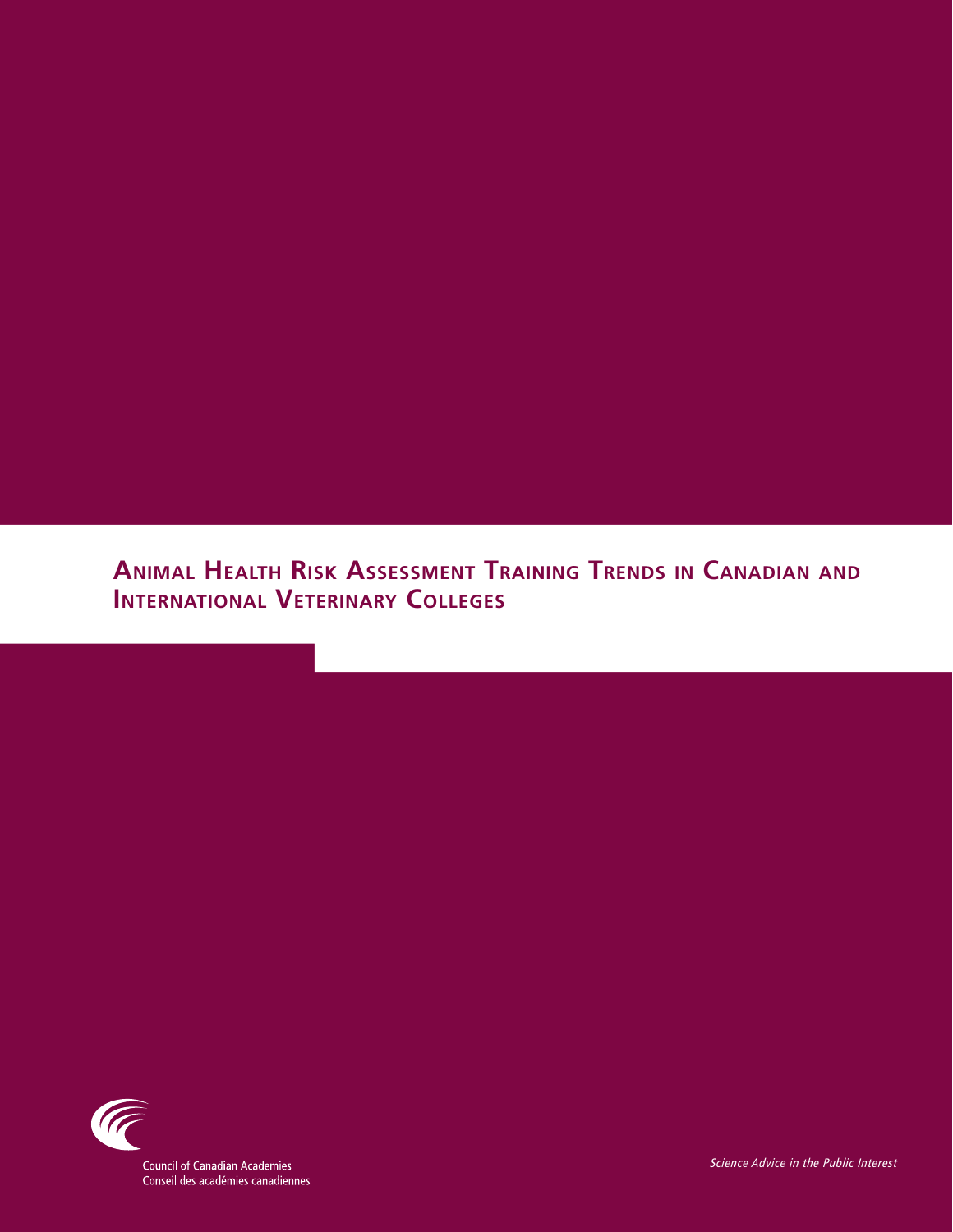#### **Animal Health Risk Assessment**

### **Training Trends in Canadian and International Veterinary Colleges**

#### **Key Findings**

As is the case in other comparable countries, undergraduate training in animal health risk assessment at Canadian institutions tends to be provided as part of courses dealing with broader topics. At the graduate level, no specific courses on animal health risk assessment are currently offered in Canada, whereas such courses are available at some schools in Australia, the United States, and the United Kingdom. A short professional course specifically focused on animal health risk assessment, however, is offered at the Atlantic Veterinary College (at the University of Prince Edward Island), and graduate courses relevant to this area are under development at several other Canadian institutions.

Veterinary colleges are key contributors to the production of knowledge and research capacity in animal health risk assessment. Training offered through these schools can provide risk assessors with access to the latest tools and methods, as well as assist in developing the next generation of practitioners. It also offers the potential to enhance the production of new knowledge and innovation, thus advancing the fields of animal health science and risk assessment.<sup>[1](#page-15-0)</sup>

This review examines the course offerings in animal health risk assessment at Canadian and international veterinary colleges. The first section describes the offerings at Canada's five veterinary colleges, while the second section outlines those at veterinary schools in New Zealand, Australia, the United Kingdom, Ireland, and the United States.<sup>[2](#page-1-0)</sup> The findings are based on course descriptions and interviews with faculty members. Schools in all countries listed were contacted via email; those agreeing to participate were included in the final results.<sup>[3](#page-1-1)</sup>

The results show that while some Canadian institutions offer more than what is available at some institutions, and several have plans to do even more, none currently offer as much as is available at other

 $\frac{1}{1}$  $1$  This is a supplementary document for the Expert Panel on Approaches to Animal Health Risk Assessment report *Healthy Animals, Healthy Canada*. The findings of this document are further discussed in the report, available at www.scienceadvice.ca/animal-health.aspx.<br><sup>2</sup> The first section of this document and Table 1.1 also appear in the report of the Expert Panel on Approaches to

<span id="page-1-0"></span>Animal Health Risk Assessment.

<span id="page-1-1"></span> $3$  Thirty universities were contacted via email, of which 24 responded (Australia 4/5, Canada 5/5, Ireland 1/1, New Zealand 1/1, United Kingdom 3/6, United States 10/12). Most of the universities contacted are members of the Association of American Veterinary Medical Colleges.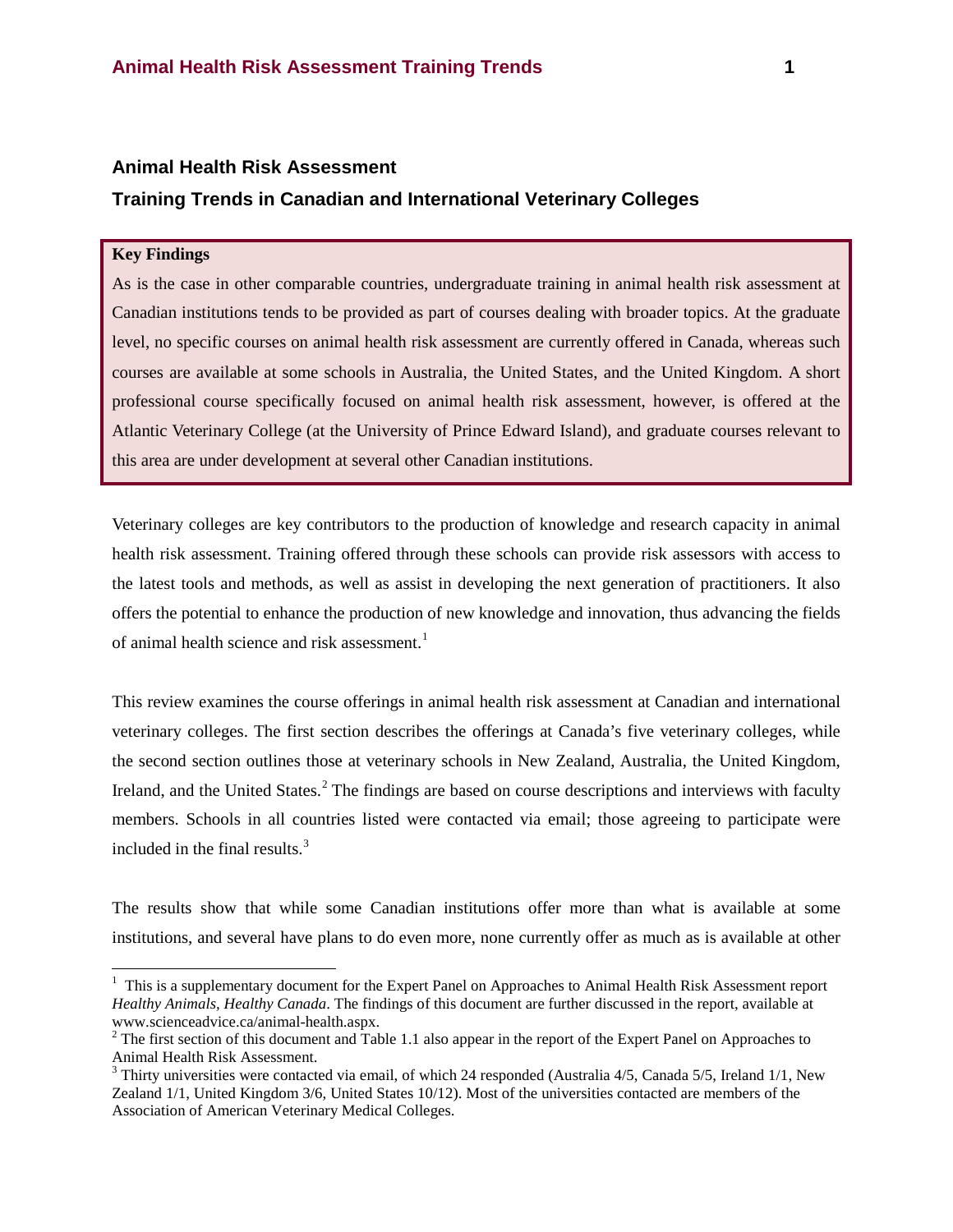international institutions with the most extensive offerings (see Table 1.1). Most undergraduate training in animal health risk assessment in Canada is provided in courses on broader topics. The Atlantic Veterinary College, however, does offer a short professional course specifically focused on animal health risk assessment, and several other Canada schools are in the process of developing graduate courses relevant to this area.

International course offerings in animal health risk assessment vary widely by institution. No schools have specific undergraduate courses on animal health risk assessment, though many touch on the subject in courses dedicated to broader subjects (mainly epidemiology). Some do, however, provide targeted and in-depth training at the undergraduate level. A good example is the Royal Veterinary College in the United Kingdom, where students are not only exposed to the concept of risk assessment but also to its practical application.

The greatest disparity among institutions is at the graduate level. Some schools offer no training at all, others offer short courses in collaboration with government institutions, and still others dedicate significant time to risk assessment or the interface between human and animal health. Colorado State University and the University of Minnesota both have short courses with some of the U.S. Department of Agriculture (USDA) agencies such as the Foreign Agricultural Service (FAS), Animal and Plant Health Inspection Service (APHIS), or the Joint Institute for Food Safety and Applied Nutrition (JIFSAN). New Zealand's Massey University offers graduate students an opportunity to gain practical experience by working on research contracts that include a risk assessment. Murdoch University, the University of Sydney, the University of Glasgow (which focuses on quantitative methods), the Royal Veterinary College, and North Carolina State University (with its soon-to-be-offered certificate program) offer very specific Master of Public Health (MPH) programs, emphasizing risk assessment/risk analysis and the interface between human and animal health. More detailed reviews of the offerings at these and other schools are listed below.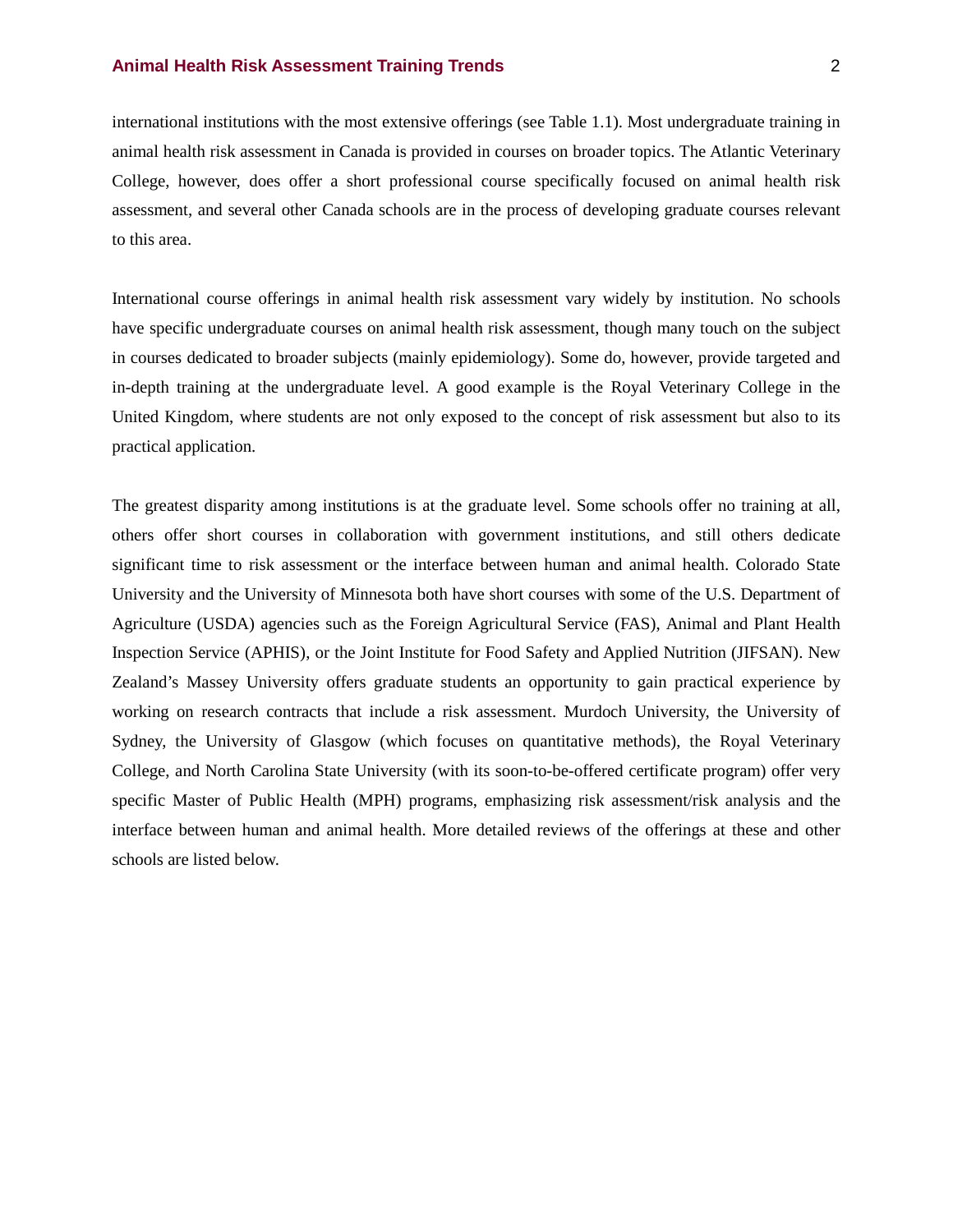# **Table 1.1**<br>Comparison of Veterinary School Training on Risk Assessment

| <b>Veterinary</b><br><b>Schools</b>          | <b>Undergraduate level</b>            |                                 | <b>Graduate level</b>                 |                                 |                                                                                                                                                                                  |
|----------------------------------------------|---------------------------------------|---------------------------------|---------------------------------------|---------------------------------|----------------------------------------------------------------------------------------------------------------------------------------------------------------------------------|
|                                              | Specific course on<br>risk assessment | Covered in<br>different courses | Specific course on<br>risk assessment | Covered in<br>different courses | <b>Other teaching activities/information</b>                                                                                                                                     |
| CANADA                                       |                                       |                                 |                                       |                                 |                                                                                                                                                                                  |
| University of Calgary                        | <b>No</b>                             | Yes                             | <b>No</b>                             | Yes                             | Postgraduate courses that will focus on elements of public<br>health and risk assessment are in development. Related<br>courses are available through other Faculties.           |
| University of Guelph                         | <b>No</b>                             | Yes                             | <b>No</b>                             | Yes                             |                                                                                                                                                                                  |
| Université de Montréal                       | <b>No</b>                             | Yes                             | <b>No</b>                             | Yes                             | In the MPH program, specific courses on the topic are<br>under development.                                                                                                      |
| University of Prince<br><b>Edward Island</b> | <b>No</b>                             | Yes                             | <b>No</b>                             | Yes                             | The AVC offers short professional risk assessment courses for<br>Canadian and international risk assessors. A full, graduate-level<br>course on risk analysis is in development. |
| University of<br>Saskatchewan                | <b>No</b>                             | Yes                             | <b>No</b>                             | Yes                             |                                                                                                                                                                                  |
| <b>AUSTRALIA</b>                             |                                       |                                 |                                       |                                 |                                                                                                                                                                                  |
| Murdoch University                           | <b>No</b>                             | Yes                             | Yes                                   | Yes                             | Half of a semester is on risk assessment and puts emphasis<br>at the interface between human and animal health.                                                                  |
| University of Adelaide                       | <b>No</b>                             | <b>No</b>                       | <b>NA</b>                             | <b>NA</b>                       | There is a Presentation Day in which students are exposed to<br>the topic. Since it is a new school, the program has not started<br>for DVM yet.                                 |
| University of Sydney                         | <b>No</b>                             | Yes                             | Yes                                   | Yes                             |                                                                                                                                                                                  |
| University of Queensland                     | <b>No</b>                             | Yes                             | <b>NA</b>                             | <b>NA</b>                       | A day visit to the beef abattoir and introduction to<br>microbiological food safety, animal welfare, etc. are offered.                                                           |

 $\mathcal{I}^{\mathcal{G}}_{\mathcal{A}}$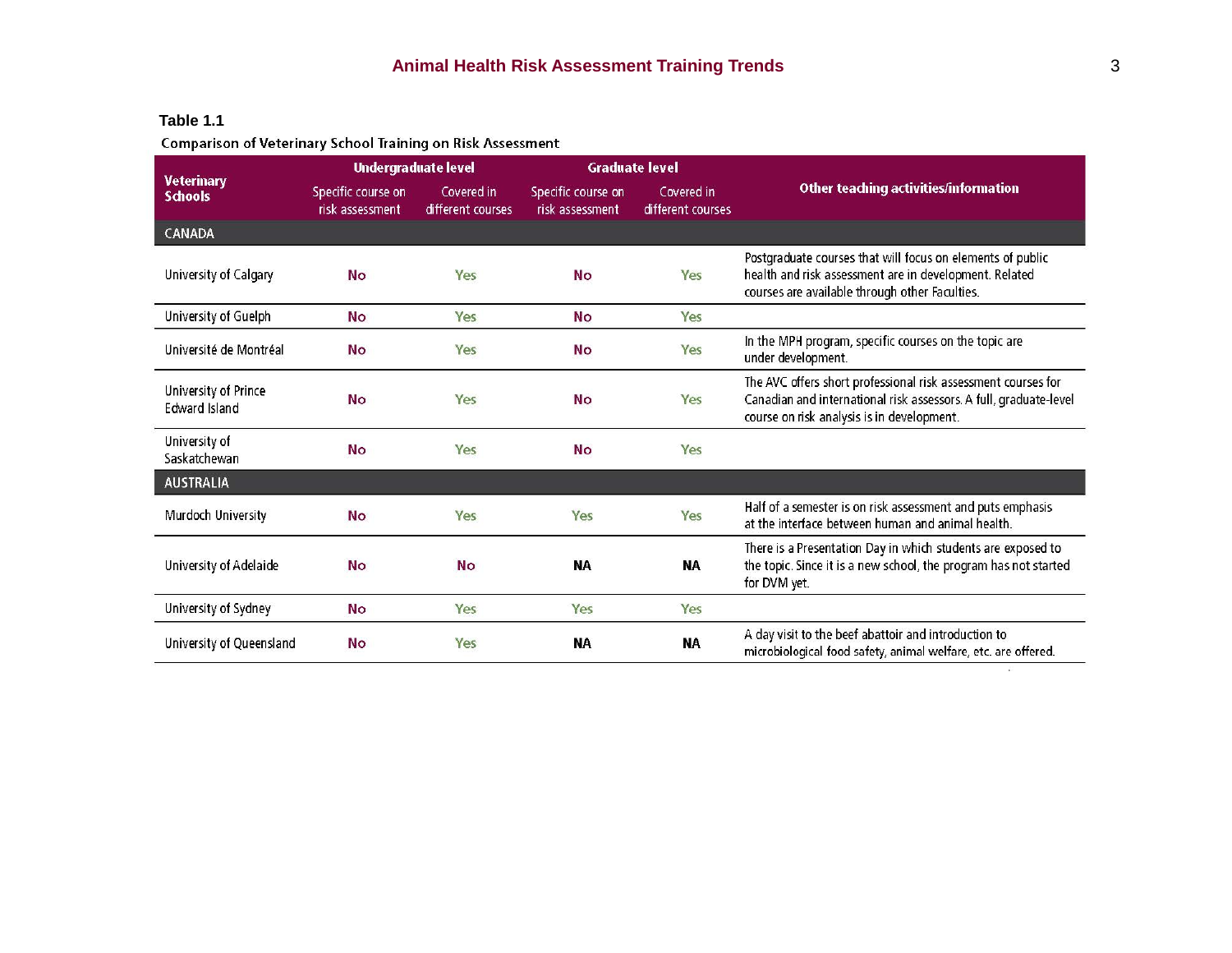| <b>Veterinary</b><br><b>Schools</b>       | <b>Undergraduate level</b>            |                                 | <b>Graduate level</b>                 |                                 |                                                                                                                                                                                            |
|-------------------------------------------|---------------------------------------|---------------------------------|---------------------------------------|---------------------------------|--------------------------------------------------------------------------------------------------------------------------------------------------------------------------------------------|
|                                           | Specific course on<br>risk assessment | Covered in<br>different courses | Specific course on<br>risk assessment | Covered in<br>different courses | Other teaching activities/information                                                                                                                                                      |
| <b>IRELAND</b>                            |                                       |                                 |                                       |                                 |                                                                                                                                                                                            |
| University College Dublin                 | No                                    | Yes                             | <b>No</b>                             | Yes                             |                                                                                                                                                                                            |
| <b>NEW ZEALAND</b>                        |                                       |                                 |                                       |                                 |                                                                                                                                                                                            |
| Massey University                         | No                                    | Yes                             | No                                    | Yes                             | Undergraduate - End of year research paper course is offered.<br>Graduate level - End of year research paper course and a<br>possibility to participate in research contracts are offered. |
| <b>UNITED KINGDOM</b>                     |                                       |                                 |                                       |                                 |                                                                                                                                                                                            |
| <b>Bristol University</b>                 | <b>No</b>                             | Yes                             | <b>No</b>                             | Yes                             | A One Health Initiative is in the planning phase.                                                                                                                                          |
| Royal Veterinary College                  | No                                    | Yes                             | Yes                                   | Yes                             | Some modules of M.Sc. are offered at the graduate level.                                                                                                                                   |
| University of Glasgow                     | No                                    | Yes                             | Yes                                   | Yes                             | A M.Sc. is almost all exclusively on the interface between<br>animal and human health.                                                                                                     |
| <b>UNITED STATES</b>                      |                                       |                                 |                                       |                                 |                                                                                                                                                                                            |
| Colorado State University                 | <b>No</b>                             | <b>No</b>                       | <b>No</b>                             | Yes                             | Two different short courses that deal with risk assessment<br>are offered, in cooperative agreement or sponsored by<br>USDA:APHIS and USDA:FAS.                                            |
| Iowa State University                     | <b>No</b>                             | <b>No</b>                       | Yes                                   | <b>No</b>                       |                                                                                                                                                                                            |
| Michigan State University                 | <b>No</b>                             | <b>No</b>                       | No                                    | Yes                             |                                                                                                                                                                                            |
| North Carolina<br><b>State University</b> | <b>No</b>                             | <b>No</b>                       | Yes                                   | Yes                             | A specific certificate is under development with three<br>specific courses on risk assessment and related topics.                                                                          |
| Ohio State University                     | <b>No</b>                             | <b>No</b>                       | <b>No</b>                             | Yes                             |                                                                                                                                                                                            |
| <b>Purdue University</b>                  | <b>No</b>                             | <b>No</b>                       | No.                                   | Yes                             |                                                                                                                                                                                            |
| University of<br>California Davis         | <b>No</b>                             | <b>No</b>                       | Yes                                   | <b>No</b>                       |                                                                                                                                                                                            |
| University of Florida                     | <b>No</b>                             | <b>No</b>                       | <b>No</b>                             | <b>No</b>                       |                                                                                                                                                                                            |
| University of Minnesota                   | No                                    | <b>No</b>                       | <b>No</b>                             | Yes                             | Short courses are offered by USDA and JIFSAN.                                                                                                                                              |
| Washington<br><b>State University</b>     | <b>No</b>                             | Yes                             | <b>No</b>                             | Yes                             |                                                                                                                                                                                            |

(Council of Canadian Academies)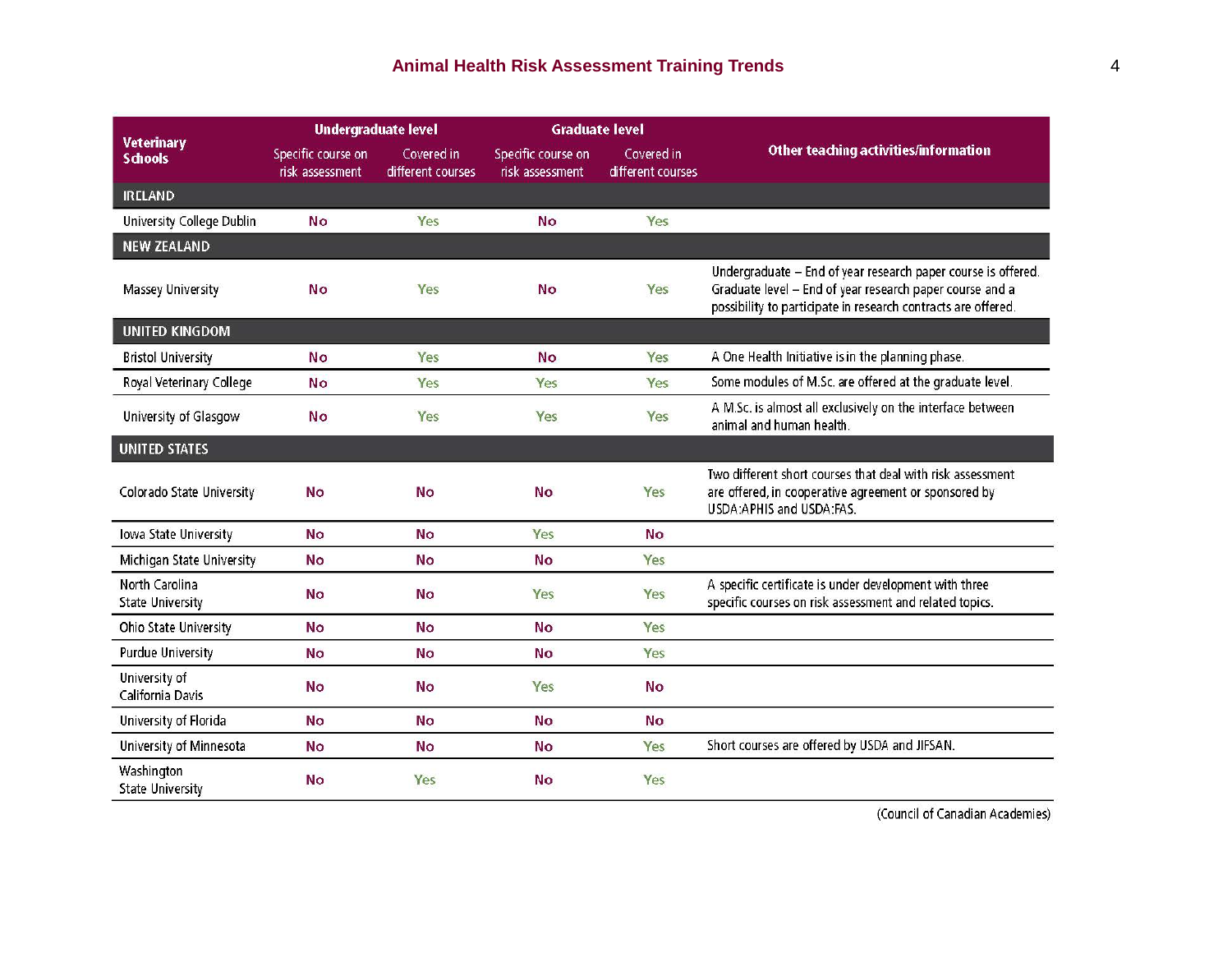#### **1. Canadian Veterinary Colleges – Course Offerings in Animal Health Risk Assessment**

#### **University of Calgary – Faculty of Veterinary Medicine**

The University of Calgary's Faculty of Veterinary Medicine offers several mandatory Doctor of Veterinary Medicine (DVM) courses involving discussion of basic risk assessment concepts. Such courses include *Animals, Health and Society*, and *Public Health and Risk Analysis*. The Faculty offers one-week block courses in *Outbreak Investigation and Foreign Animal Disease,* which address risk assessment in scenarios. The Faculty of Veterinary Medicine is a new faculty and is currently expanding its graduate program. Future veterinary postgraduate courses will most likely focus on elements of public health and risk assessment. Additional relevant courses in risk assessment are available through other faculties at the University.

*http://vet.ucalgary.ca/ Personal communication, April 2010.*

#### **University of Guelph – Ontario Veterinary College (OVC)**

While the OVC's DVM program requires its students to participate in two courses covering general principles of health management, formal risk assessment does not feature prominently in either. Graduate students interested in risk assessment are encouraged to seek a graduate advisor with expertise in the subject, or to enrol in external, distance-based risk courses.

*http://www.ovc.uoguelph.ca/ Personal communication, April 2010.*

#### **Université de Montréal – Faculté de médecine vétérinaire**

The Faculté de medicine vétérinaire at the Université de Montréal does not offer a course dedicated exclusively to risk assessment, but DVM students are exposed to the subject in one mandatory course, *Veterinary Toxicology*, and several elective courses, *Risk Management of Production Animals* and *Veterinary Public Health*. Graduate students are given the option of participating in a course focusing solely on risk analysis. There are plans for a Master of Veterinary Public Health program, which would offer further courses in risk analysis and risk management.

*http://www.medvet.umontreal.ca/index.html Personal communication, April 2010.*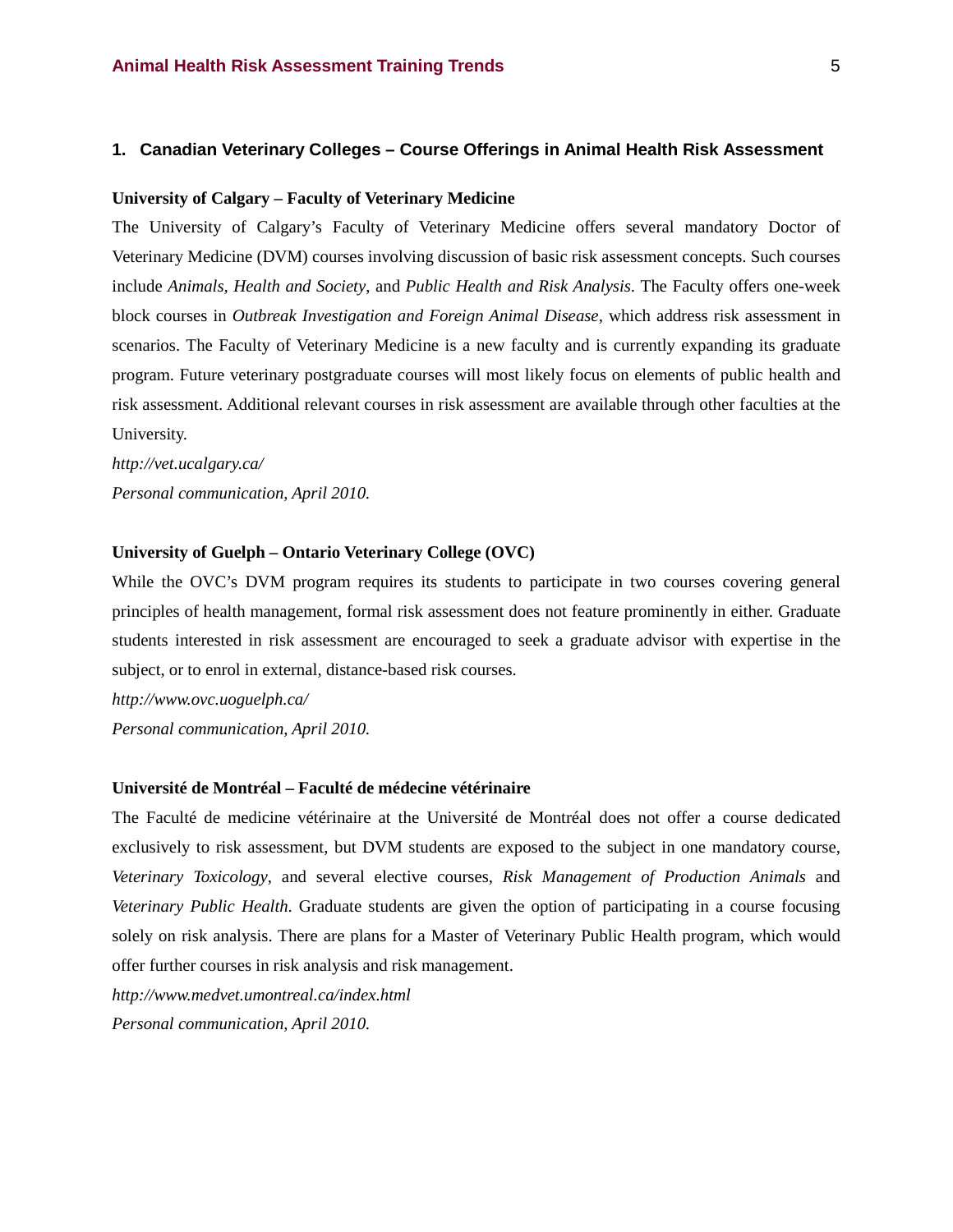#### **University of Prince Edward Island – Atlantic Veterinary College (AVC)**

The AVC offers several DVM courses that touch upon risk assessment. Examples include a course entitled *Veterinary Public Health*, and a specialized course that covers various topics in health management. At the graduate level, elements of quantitative and qualitative risk assessment are touched upon as selected topics within courses on biostatistics and epidemiology. In addition, the AVC has conducted risk assessment short courses for Canadian and international risk assessors and scientists, and in 2010 delivered on-site risk assessment courses in South America. Plans for a full graduate course in risk analysis are currently in preparation at the AVC.

*http://www.upei.ca/avc/*

*Personal communication, April 2010.*

#### **University of Saskatchewan – Western College of Veterinary Medicine (WCVM)**

WCVM offers several DVM and graduate courses that involve risk analysis/assessment. DVM students study risk in *Veterinary Public Health* and *Wildlife Health and Disease* courses, while graduate students are offered a course on *Zoonoses and Food Safety*. There are, however, no DVM or graduate courses that focus exclusively on animal health risk assessment.

*http://www.usask.ca/wcvm/*

*Personal communication, April 2010.*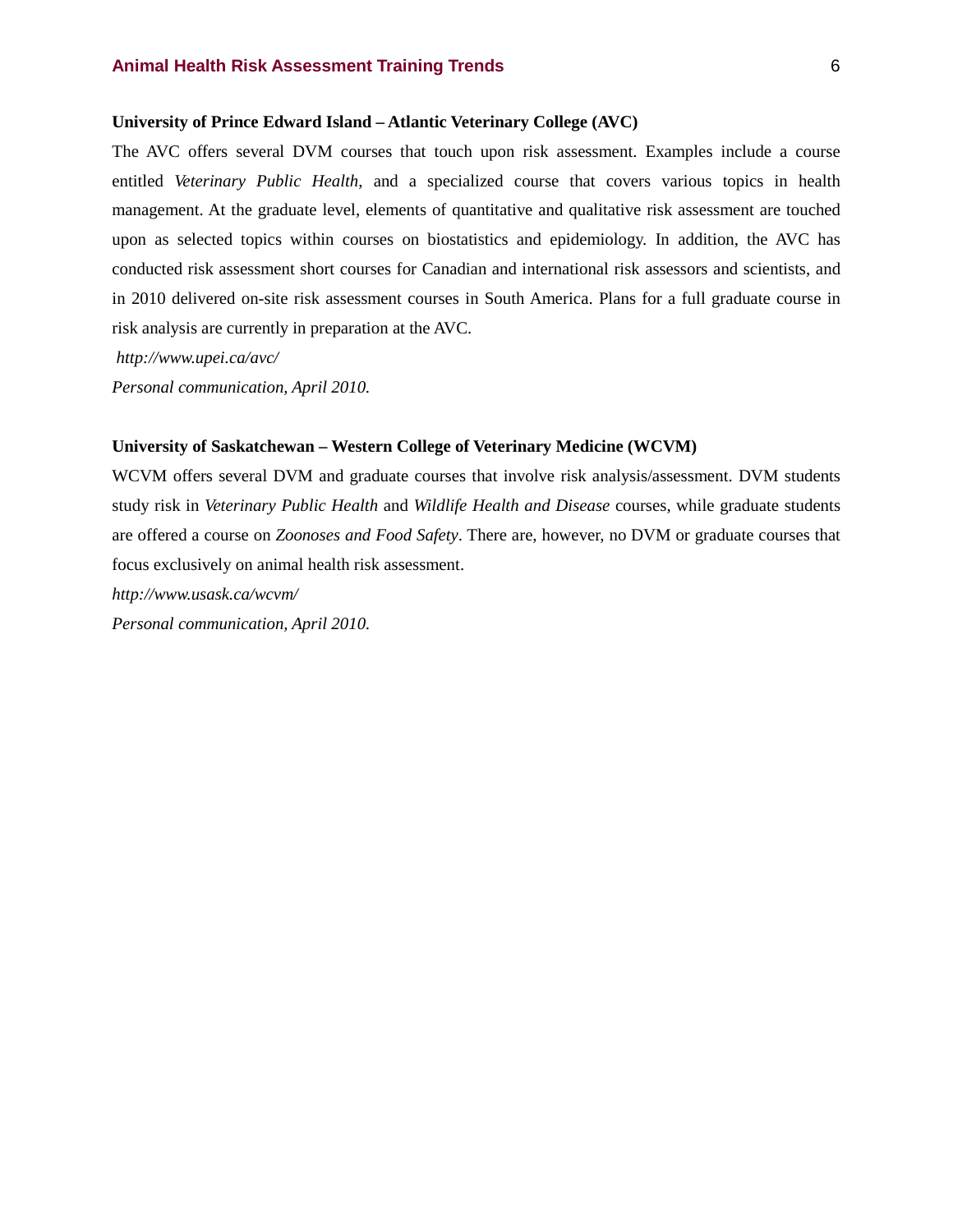#### **2. International Institutions – Course Offerings in Animal Health Risk Assessment**

#### **Australia**

#### **Murdoch University**

At Murdoch University School of Veterinary and Biomedical Sciences, there is no specific course at the undergraduate level on risk assessment/analysis. Some discussion of risk assessment is given in the *Veterinary Public Health* course, in which zoonoses are covered in considerable detail.

In the Master of Veterinary Studies in Veterinary Surveillance program, approximately half of one semester is allocated to risk analysis/assessment and covers animal health, zoonoses, and import/export risk assessment. Throughout this unit, strong emphasis is placed on the interface between human and animal health.

*http://www.vetbiomed.murdoch.edu.au/ Personal communication, June and July 2010.*

#### **University of Adelaide**

The University of Adelaide School of Animal and Veterinary Sciences has just launched its B.Sc. and DVM programs. Students are currently half-way through their third year of the B.Sc. (pre-vet) degree. The DVM program starts next year and will consist of three years of postgraduate study.

There are no specific courses offered in risk assessment. In *Veterinary Public Health*, however, students are given the opportunity to make a presentation on the topic of zoonosis. The purpose is to sensitize students to the issues arising from the interface between human and animal health. In the *Pathology* course, the subjects of *Veterinary Epidemiology and Public Health* were also taught for the first time this year (2010).

*http://www.adelaide.edu.au/vetsci/ Personal communication, July 2010.*

#### **University of Sydney**

The University of Sydney Faculty of Veterinary Science offers, at the undergraduate level, a *Veterinary Public Health* course in which the purpose, structure, and components of an import risk analysis are outlined in a single lecture. In the same course, an applied approach to risk assessment and risk management is discussed and demonstrated in a case study. The aim is to enable students to assess and manage risk in relation to zoonotic exposure for themselves, their staff, and their clients.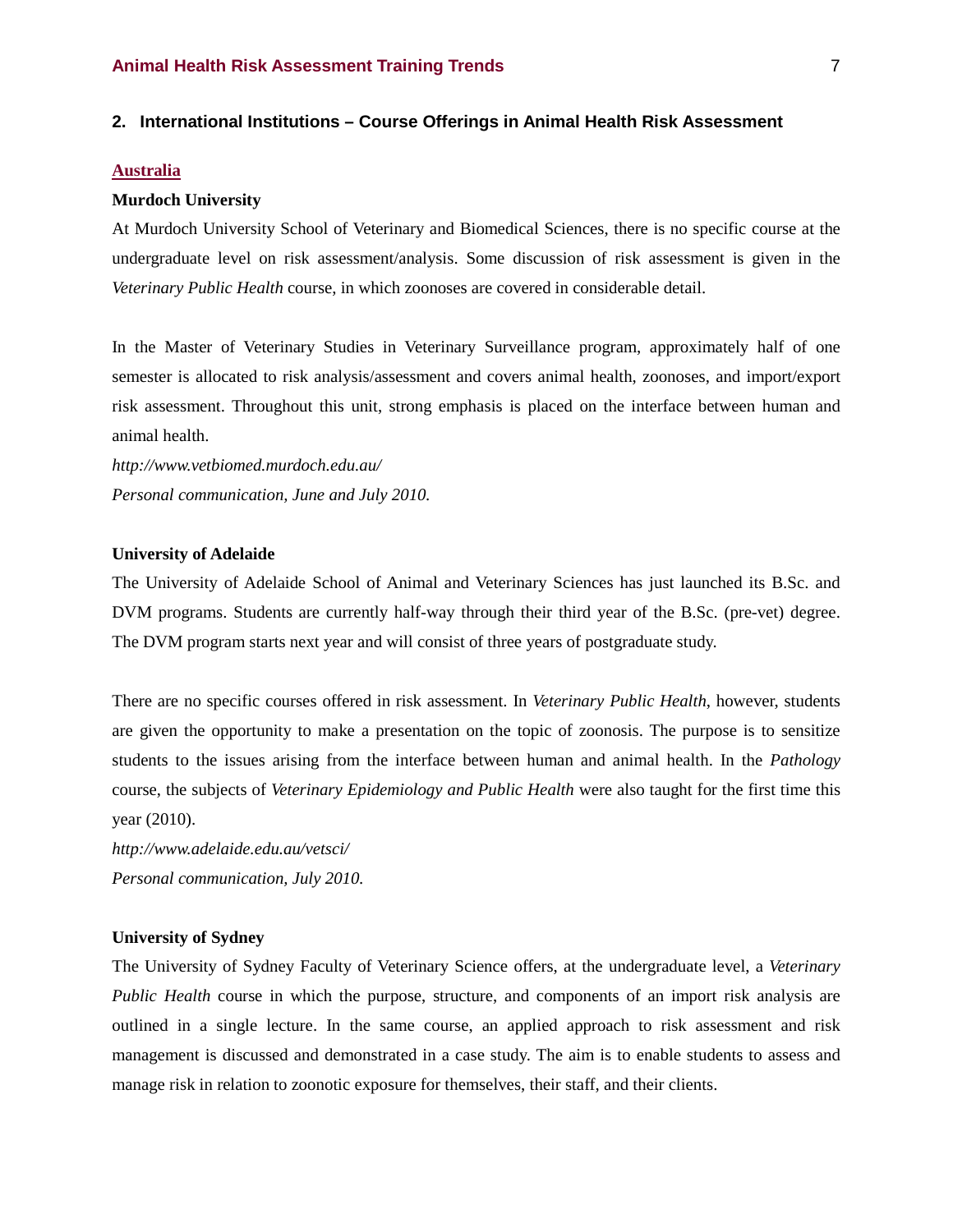At the postgraduate level, the Faculty offers a coursework Masters program in *Veterinary Public Health/Veterinary Public Health Management*. One of the electives in this program is *Risk Analysis*. The learning objectives of this course are to apply the terminology and major concepts, principles, tools, and techniques used in risk management in the context of animal health, science and production; analyze and evaluate the main approach to risk management in animal health and trade; evaluate the strengths and weaknesses of some of the tools used in risk management; synthesize the tasks and issues associated with risk management with knowledge of animal and public health; and approach risk communication with an understanding of the different methods of good risk communication and the relationship between risk perception and risk communication. Risk assessment is also covered as a component in the course on *Hazards to Human and Animal Health* and *Food Safety*.

*http://www.vetsci.usyd.edu.au/ Personal communication, July 2010.* 

#### **University of Queensland (UQ)**

The University of Queensland School of Veterinary Science offers, in the fifth year of its undergraduate Veterinary degree (B.V.Sc.), a *Veterinary Public Health and Pathology* course, which covers risk analysis. With specific reference to risk analysis, students are provided with an instructive lecture on food safety, which includes general principles of risk analysis. Examples include Appropriate Level of Protection (ALOPs), Food Safety Objectives (FSO), Hazard Analysis and Critical Control Point (HACCP), and Good Manufacturing Practices (GMPs)/Standard Operating Procedures (SOPs), etc. The students then get to apply these principles during small group tutorial activities. The same course includes a practical lecture dedicated to risk assessment. It comprises a short lecture on the theoretical details of risk assessment, followed by an exercise whereby students undertake risk assessment of a range of foodborne disease scenarios using a computer-based program to estimate risk from parameters input by the students. Then students are asked to apply their understanding of risk assessment to another (nonfoodborne) veterinary scenario in which they describe how risk assessment would be conducted and used to make clinical decisions.

Moreover, a series of "integration" lectures, which involves experts from outside of UQ (usually in the government and research sectors), further instructs the students about specific pathogens of Veterinary Public Health issues. Discussions around risk assessment and a risk assessment-based approach are implicit in many of these. Through the program and under the epidemiology theme, students are exposed to concepts relating to risk assessment. They also receive two lectures on "the role of veterinarians in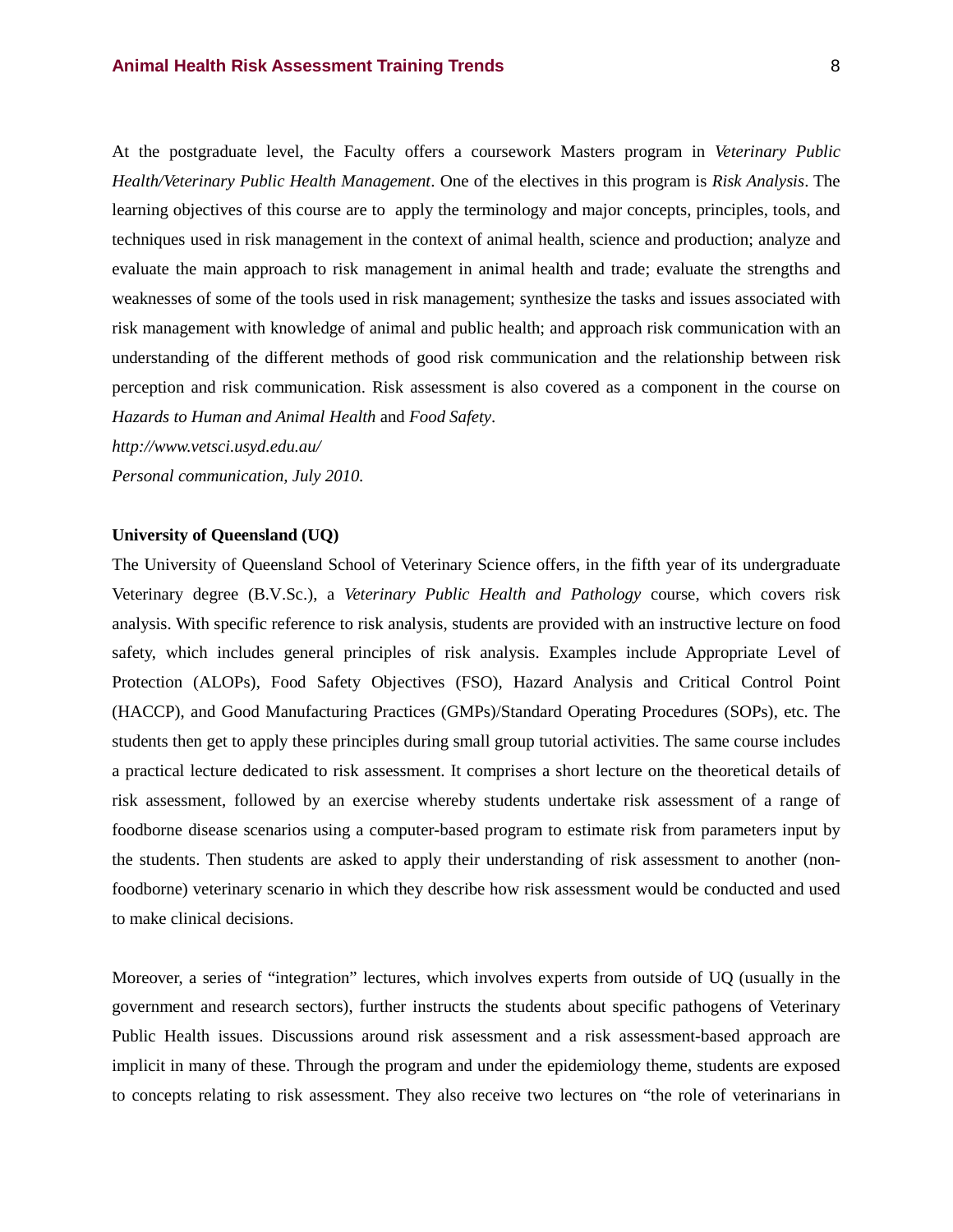public health" in the *Veterinary Professional Studies* course, participate in a day visit to the beef abattoir in which they are introduced to microbiological food safety and animal welfare, and are exposed to zoonotic aspects/risk of the relevant pathogens to humans in the *Infectious Diseases* course.

*http://www.uq.edu.au/vetschool/*

*Personal communication, August 2010.*

#### **Ireland**

#### **University College Dublin**

In the Veterinary Medicine degree at the University College Dublin, some aspects of risk assessment are covered in courses such as *Veterinary Microbiology* and *Herd Health and Population Medicine*. Students consider risks at the interface between animal and human health in some detail, primarily in the course on *Veterinary Public Health*.

At the graduate level, a course was recently established on *Veterinary Public Health*. This course gathers input from University College Dublin (in Ireland) and the University of Ulster (in Northern Ireland). A Graduate Certificate in Dairy Herd Health will soon begin, and some parts of it will focus on risk assessment or risk analysis in animal health.

*http://www.ucd.ie/vetmed/*

*Personal communication, June 2010.*

#### **New Zealand**

#### **Massey University**

Massey University College of Veterinary Medicine offers papers (i.e., elective "research project" classes) in each academic year for both undergraduate and graduate students. At least two of these papers address public health and zoonosis (e.g., *Principles of Epidemiology in Human Populations and Veterinary Public Health*, *Food Safety and Quality Management*). At the graduate level, one of the papers addresses the application of veterinary science to the promotion of human health and zoonoses. The Institute of Veterinary, Animal and Biomedical Sciences also runs several research contracts that include the objectives of risk assessment in animal health, public health, and food safety with a strong portfolio on the human-animal interface. These contracts involve graduate students as part of their diploma, Masters or PhD training, and provide practical experience in the field.

*http://vet-school.massey.ac.nz/*

*Personal communication, June 2010.*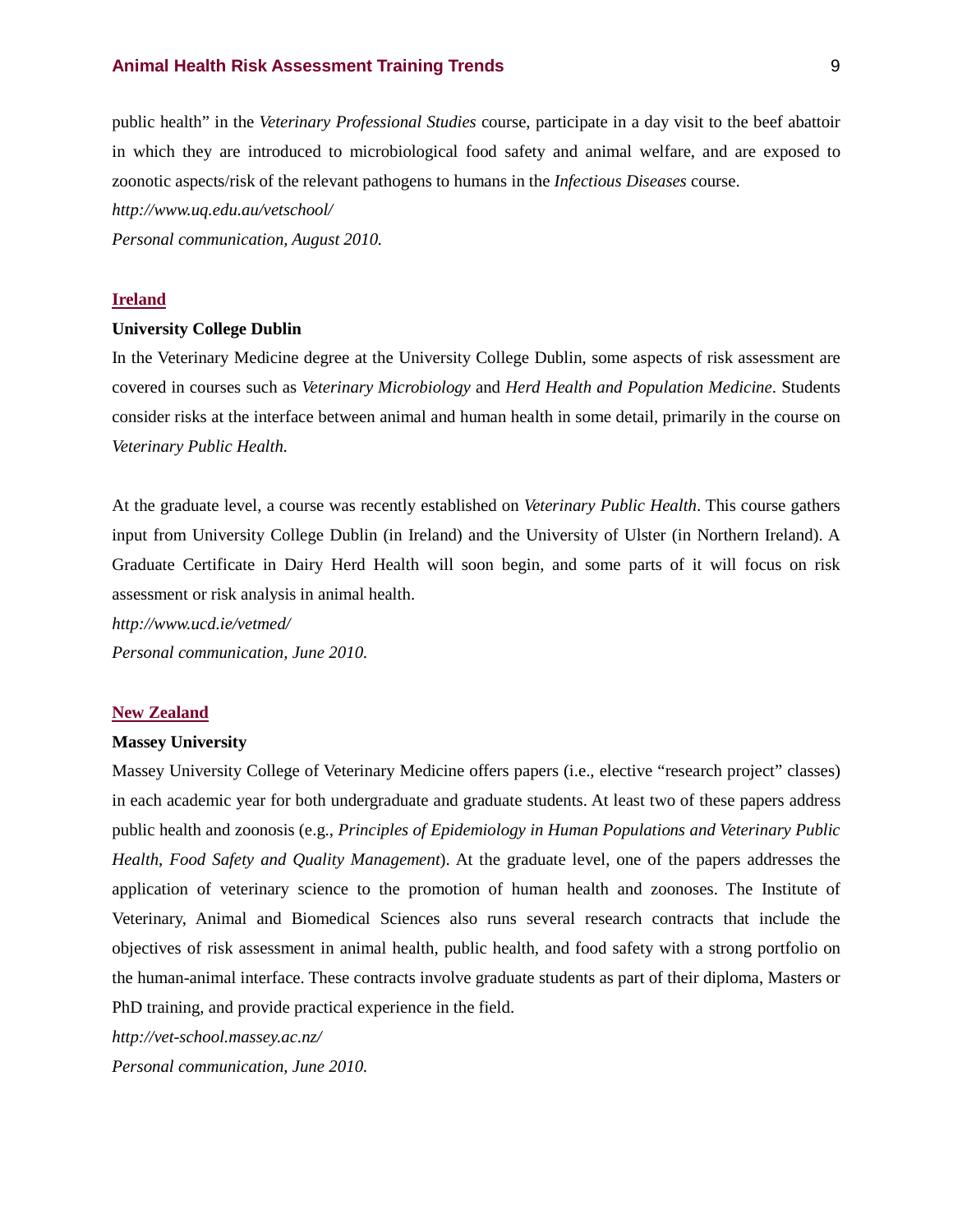#### **United Kingdom**

#### **Bristol University**

At Bristol University School of Veterinary Science, formal risk analysis (i.e., the process of risk identification, risk management, and risk communication) is explicitly addressed on few occasions. The *Veterinary Public Health* course introduces students to risk analysis and its application within the food industry, particularly abattoirs, in the form of HACCP. Students are also lectured on some of the organizations involved in risk analysis concerning animals (e.g., the Animal Health and Veterinary Laboratories Agency of the UK government, World Organisation for Animal Health (OIE), World Health Organization (WHO), and Food and Agriculture Organization (FAO)). At the postgraduate level, the process of establishing a One Health initiative is underway.

*http://www.vetschool.bris.ac.uk/ Personal communication, July 2010.*

#### **The Royal Veterinary College**

The Royal Veterinary College (RVC) offers undergraduate programs in Veterinary Medicine (BVetMed) and Bioveterinary Sciences (BScBiovetSci). The BVetMed contains a strand on population medicine and veterinary public health, in which the students are exposed to the basic concepts and practical application of risk assessment. They are confronted with scenarios in which they need to assess risks related to animal health or zoonotic pathogens. In addition to these core elements of the teaching, the final year research project may involve practical risk assessment. In the BScBiovetSci program (a three-year non-clinical course) students are introduced to the basic concepts of epidemiology in their first year. The third year of this course is composed of optional modules and a research project. Risk assessment is covered as part of one of these optional modules or projects. As with BVetMed students, the final year project may involve practical risk assessment.

The RVC also offers two M.Sc. courses, in which risk assessment/risk analysis is an important element: the *M.Sc. Veterinary Epidemiology* and *M.Sc. Control of Infectious Diseases in Animals* courses. Early in the courses, students are exposed to probabilities and quantitative risk modelling as part of a module on animal disease surveillance. Later in the courses, a full module is devoted to risk assessment and risk management. In this module, besides practicals on quantitative risk assessment, students carry out a qualitative risk assessment. In addition to these two M.Sc. courses, there are also lectures on risk assessment and analysis in the *M.Sc. Wild Animal Biology* (WAB) and *M.Sc. Wild Animal Health* (WAH) courses. Students can choose to carry out a risk assessment as their M.Sc. research project. In the M.Sc.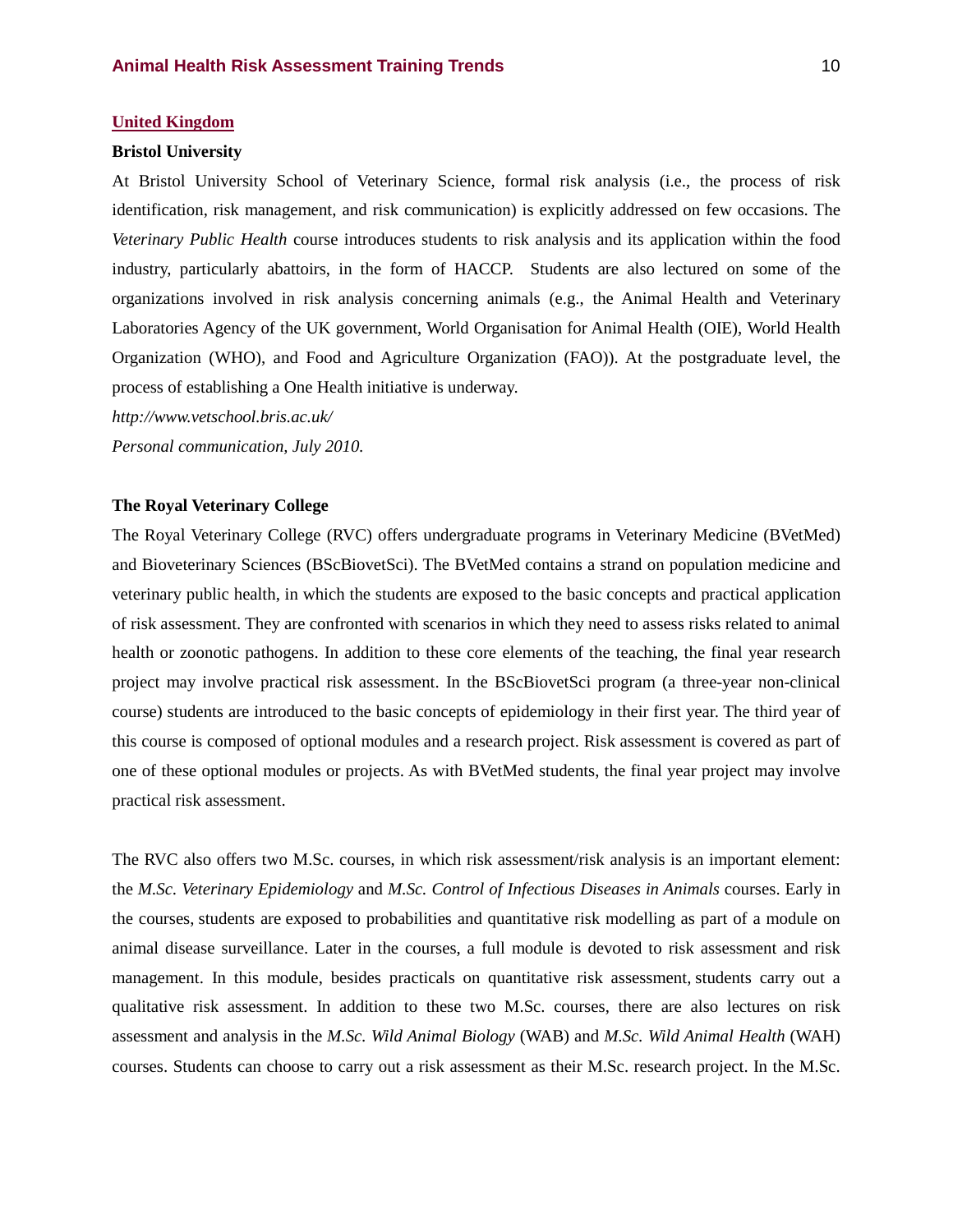WAB and WAH courses, these are usually associated with the movement of endangered species for reintroduction.

*http://www.rvc.ac.uk/Index.cfm Personal communication, July 2010.*

#### **University of Glasgow**

At the University of Glasgow School of Veterinary Medicine, some courses of the five-year Bachelor of Veterinary Medicine and Surgery (BVMS) degree program address aspects of risk assessment and risk analysis: the *Biomolecular Science* course contains a section on Biostatistics, which covers the basics of probability that underpin risk assessment; the *Veterinary Microbiology* course contains a *Veterinary Public Health* section, which covers risk pertaining to the interface between animal and human health, the principles of risk analysis, and HACCP; the *Production Animal and Public Health* course covers meat hygiene in detail (including coverage of HACCP and the underpinning principles of risk analysis); and the *Large Animal Clinical Studies* course covers risks pertaining to the interface between animal and human health as well as epidemiology and risk assessment in relation to trade in animals.

At the postgraduate level, two accredited short courses per year (of three weeks each) are offered to Official Veterinarians (i.e., those who wish to work in slaughterhouses, for whom this training is mandatory). In these courses, basic epidemiology, statistics, and risk assessment are taught as a prelude to using HACCP effectively. Also offered is a Master of Veterinary Public Health (MVPH) degree program that emphasizes the importance of risk analysis in veterinary public health. One module is entirely focused on quantitative methods and risk assessment; another focuses heavily on risk communication. The whole program is almost exclusively concerned with risks pertaining to the interface between animal and human health.

*http://www.gla.ac.uk/vet/ Personal communication, June 2010.*

#### **United States**

#### **Colorado State University**

The Colorado State University College of Veterinary Medicine does not offer specific courses in risk assessment/risk analysis for animal health. This topic is covered as part of the basic veterinary epidemiology teaching materials in different courses. A one-week graduate course, however, is offered in international animal health risk assessment through a cooperative agreement with USDA:APHIS and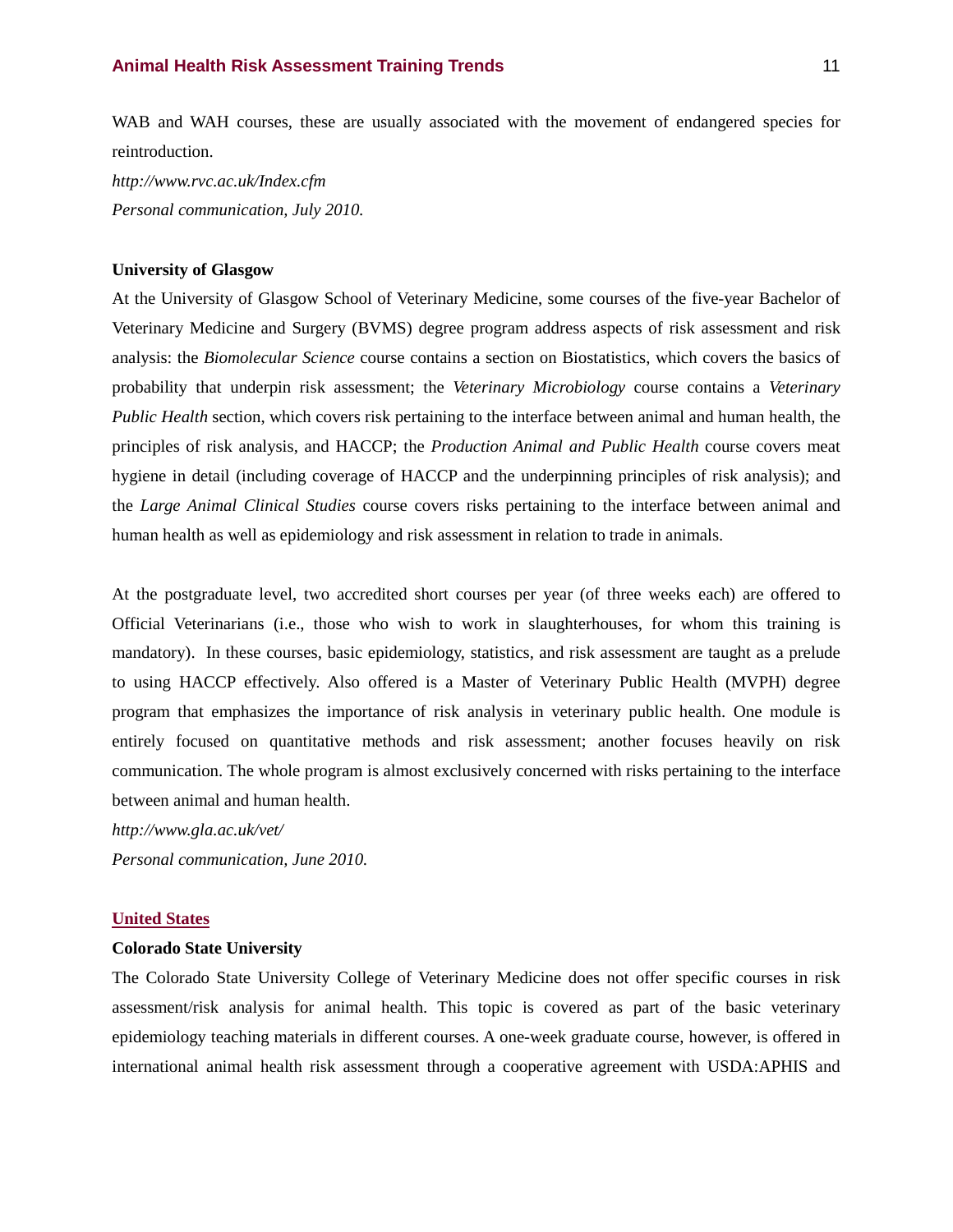USADA:FAS. In addition, a regular annual two-week course in international veterinary epidemiology, sponsored by USDA:FAS, includes two days of lectures and demonstration on this topic.

*http://www.cvmbs.colostate.edu/ns/ Personal communication, July 2010.*

#### **Iowa State University**

The Iowa State University College of Veterinary Medicine offers, in the Veterinary Diagnostic and Production Animal Medicine Department, a graduate course on *Risk Assessment for Food, Agriculture and Veterinary Medicine*. This course covers risk assessment principles as applied to biological systems; exposure and effects characterization in human and animal health and ecological risk assessment; risk analysis frameworks and regulatory decision-making; and an introduction to quantitative methods for risk assessment (using epidemiological and distributional analysis).

*http://vetmed.iastate.edu/*

*Personal communication, July 2010.*

#### **Michigan State University**

Michigan State University College of Veterinary Medicine does not offer specific courses on risk assessment, but the *Veterinary Epidemiology* course includes two lectures on risk assessment. This course is offered to second-year veterinary students.

*http://cvm.msu.edu/ Personal communication, July 2010.*

#### **North Carolina State University**

North Carolina State University College of Veterinary Medicine offers an *Agricultural Health and Trade* course for graduate students. In this course, risk assessment is examined mainly from the point of view of the WTO and how risk assessment affects agriculture, including developing nations.

The College is putting together a certificate program that will include risk assessment. Courses within this program will include *Introduction to Risk Assessment*, a mostly qualitative overview of models used for qualitative risk assessment; *Participatory Methods*, including rural appraisal; and *Design of Public Health Programs for Zoonotic Diseases*, a review of major national and international programs for disease control and program development.

*http://www.cvm.ncsu.edu/*

*Personal communication, July 2010.*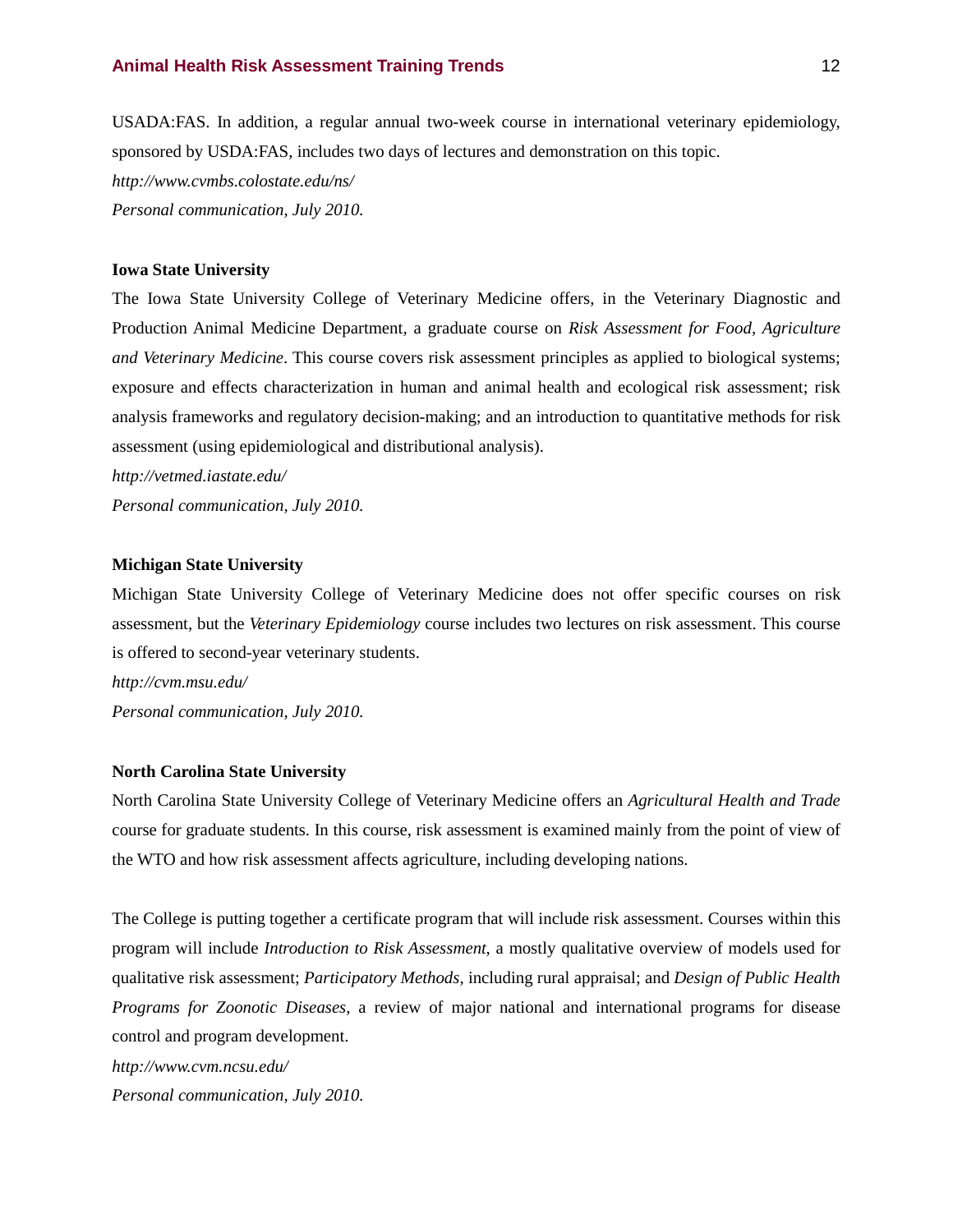#### **Ohio State University**

Ohio State University College of Veterinary Medicine does not cover risk assessment at the undergraduate level, but it does offer some courses at the graduate level: *Zoonotic Diseases*, *Food-borne Diseases, Food Animal Production Systems and Food Safety* and, *Biosecurity, Environmental Health, and Other Veterinary Public Health Topics*. These courses are core courses in the Veterinary Public Health specialization in the Master of Public Health program and are electives in some PhD and M.Sc. programs. Another elective course, *Communicable Diseases*, is also available to graduate students.

*http://www.vet.ohio-state.edu/*

*Personal communication, July 2010.*

#### **Purdue University**

At Purdue University School of Veterinary Medicine, there are no specific courses on risk assessment. Risk assessment is addressed in the context of quantifying risk factors in epidemiological studies at the graduate level. It is incorporated into different lectures, but there is no risk assessment lecture *per se*. Previously, an elective graduate course, *Risk Assessment Models and Applications*, was offered. This course focused on environmental epidemiology and risks associated with known or suspected environmental toxins.

*http://www.vet.purdue.edu/ Personal communication, July 2010.*

#### **University of California, Davis**

University of California Davis School of Veterinary Medicine offers a course on *Health and Ecological Risk Analysis* at the graduate level. The course is described as "a methodological approach to risk analysis for human and animal-related health and ecological issues." It covers "basic principles of risk analysis, including perception, communication, assessment, and management, with emphasis on the assessment of risk." The course contributes and is an elective to two graduate programs: Master of Preventive Veterinary Medicine degree program and the MS/PhD in Epidemiology degree program.

*http://www.vetmed.ucdavis.edu/*

*Personal communications, July 2010*

#### **University of Florida**

This College of Veterinary Medicine does not offer any courses in animal health risk assessment. *http://www.vetmed.ufl.edu/ Personal communication, July 2010.*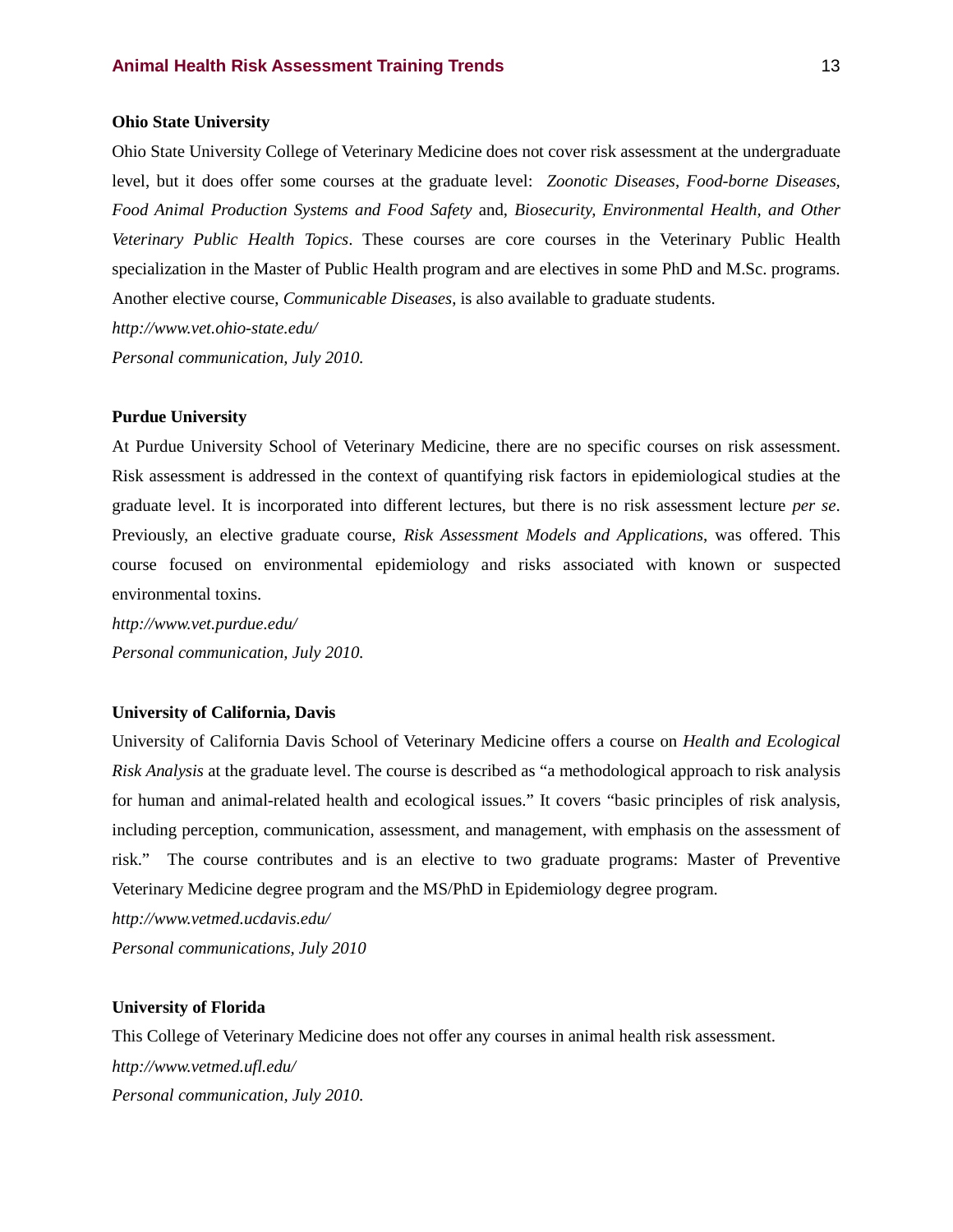#### **University of Minnesota**

University of Minnesota Veterinary School does not offer risk assessment courses; however, graduate students can attend short courses offered by USDA and JIFSAN. At the graduate level, some courses cover risk assessment, but most of these are in the School of Public Health.

*http://www.cvm.umn.edu/*

*Personal communication, July 2010.*

#### **Washington State University**

Although the College of Veterinary Medicine and School for Global Animal Health does not offer specific risk assessment courses, it does have several courses that touch on the fundamentals of risk assessment or application of such fundamentals (i.e., *Emerging and Exotic Diseases of Animals*, *Herd Production Medicine*, and *Population Medicine*).

*<http://www.vetmed.wsu.edu/>*

*Personal communication, July and August 2010.*